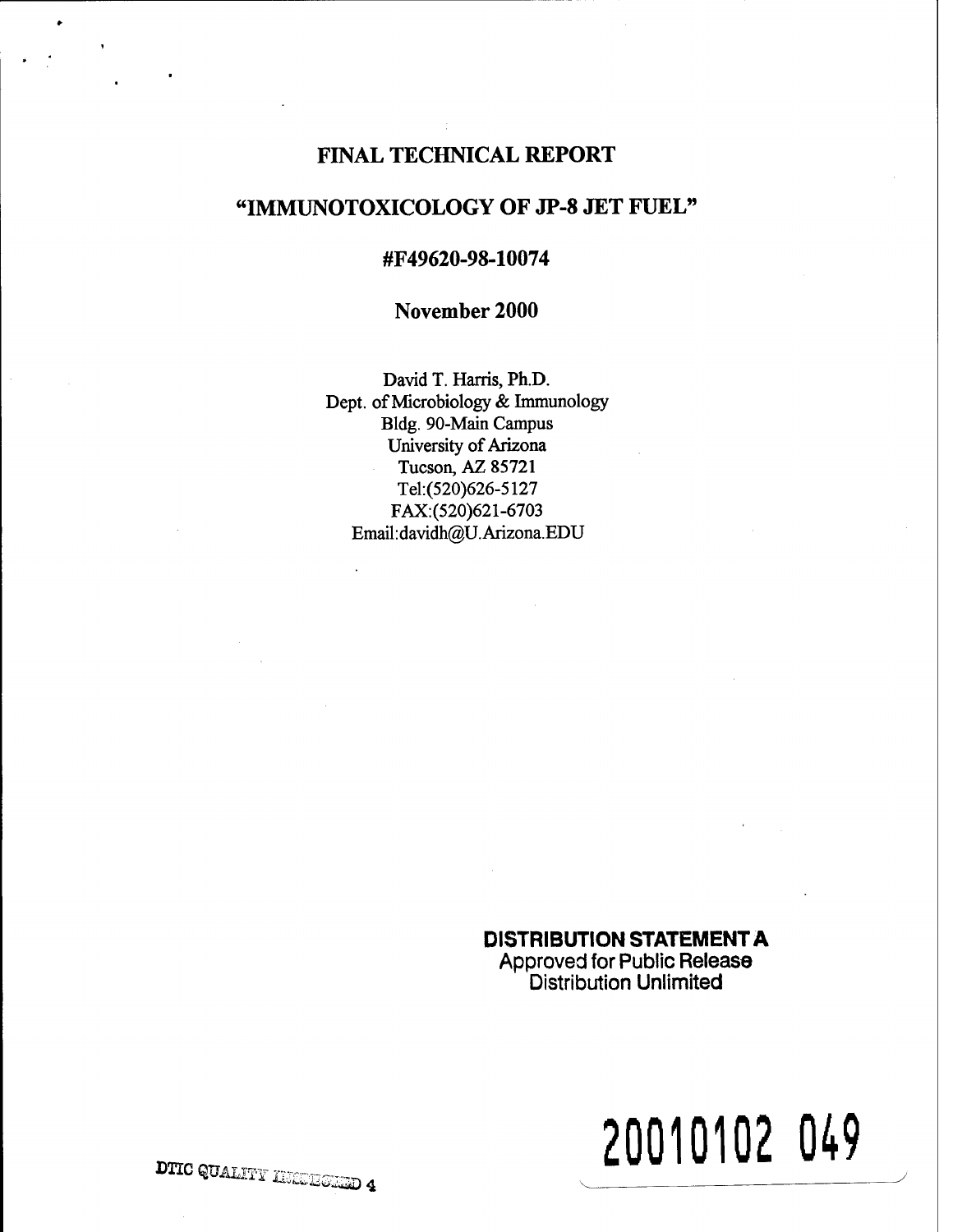| REPORT DOCUMENTATION PAGE                                                                                                                                                                                                                                                                                                                                                                                                                                                                                                                                                                                                                                                                                                                                                                                                                                                                                                                                                                                                                                                                                                                                                                                                                                                                                                                                                                                                                                                                                                                                      |                                                    |             |                                                                         |                                                                                              |            |
|----------------------------------------------------------------------------------------------------------------------------------------------------------------------------------------------------------------------------------------------------------------------------------------------------------------------------------------------------------------------------------------------------------------------------------------------------------------------------------------------------------------------------------------------------------------------------------------------------------------------------------------------------------------------------------------------------------------------------------------------------------------------------------------------------------------------------------------------------------------------------------------------------------------------------------------------------------------------------------------------------------------------------------------------------------------------------------------------------------------------------------------------------------------------------------------------------------------------------------------------------------------------------------------------------------------------------------------------------------------------------------------------------------------------------------------------------------------------------------------------------------------------------------------------------------------|----------------------------------------------------|-------------|-------------------------------------------------------------------------|----------------------------------------------------------------------------------------------|------------|
| Public reporting burden for this collection of information is estimated to average 1 hour per response, including<br>gathering and maintaining the data needed, and completing and reviewing the collection of information. Send<br>collection of information, including suggestions for reducing this burden, to Washington Headquarters Service:<br>Davis Highway, Suite 1204, Arlington, VA 22202-4302, and to the Office of Management and Budget, Paperv                                                                                                                                                                                                                                                                                                                                                                                                                                                                                                                                                                                                                                                                                                                                                                                                                                                                                                                                                                                                                                                                                                  |                                                    |             | AFRL-SR-BL-TR-00-<br>0674                                               |                                                                                              | his<br>ion |
| 1. AGENCY USE ONLY (Leave blank)                                                                                                                                                                                                                                                                                                                                                                                                                                                                                                                                                                                                                                                                                                                                                                                                                                                                                                                                                                                                                                                                                                                                                                                                                                                                                                                                                                                                                                                                                                                               | <b>12. REPORT DATE</b>                             | $3.$ REPOR. |                                                                         |                                                                                              |            |
| <b>4. TITLE AND SUBTITLE</b><br>Immunotoxicology of JP-8 Jet Fuel                                                                                                                                                                                                                                                                                                                                                                                                                                                                                                                                                                                                                                                                                                                                                                                                                                                                                                                                                                                                                                                                                                                                                                                                                                                                                                                                                                                                                                                                                              | November 2000                                      |             |                                                                         | Final - 15 November 1997 - 14 November 2000<br><b>5. FUNDING NUMBERS</b><br>F49620-98-1-0074 |            |
| 6. AUTHOR(S)<br>Dr. David T. Harris<br>Department of Microbiology & Immunology                                                                                                                                                                                                                                                                                                                                                                                                                                                                                                                                                                                                                                                                                                                                                                                                                                                                                                                                                                                                                                                                                                                                                                                                                                                                                                                                                                                                                                                                                 |                                                    |             |                                                                         |                                                                                              |            |
| 7. PERFORMING ORGANIZATION NAME(S) AND ADDRESS(ES)<br>University of Arizona<br>Tucson, AZ 85721                                                                                                                                                                                                                                                                                                                                                                                                                                                                                                                                                                                                                                                                                                                                                                                                                                                                                                                                                                                                                                                                                                                                                                                                                                                                                                                                                                                                                                                                |                                                    |             |                                                                         | <b>8. PERFORMING ORGANIZATION</b><br><b>REPORT NUMBER</b>                                    |            |
| 9. SPONSORING/MONITORING AGENCY NAME(S) AND ADDRESS(ES)<br><b>AFOSR/NL</b><br>801 North Randolph Street, Room 732<br>Arlington, VA 22203-1977                                                                                                                                                                                                                                                                                                                                                                                                                                                                                                                                                                                                                                                                                                                                                                                                                                                                                                                                                                                                                                                                                                                                                                                                                                                                                                                                                                                                                  |                                                    |             |                                                                         | 10. SPONSORING/MONITORING<br><b>AGENCY REPORT NUMBER</b>                                     |            |
| <b>11. SUPPLEMENTARY NOTES</b>                                                                                                                                                                                                                                                                                                                                                                                                                                                                                                                                                                                                                                                                                                                                                                                                                                                                                                                                                                                                                                                                                                                                                                                                                                                                                                                                                                                                                                                                                                                                 |                                                    |             |                                                                         |                                                                                              |            |
| 12a. DISTRIBUTION AVAILABILITY STATEMENT<br>APPROVED FOR PUBLIC RELEASE: DISTRIBUTION UNLIMITED                                                                                                                                                                                                                                                                                                                                                                                                                                                                                                                                                                                                                                                                                                                                                                                                                                                                                                                                                                                                                                                                                                                                                                                                                                                                                                                                                                                                                                                                |                                                    |             |                                                                         | <b>12b. DISTRIBUTION CODE</b>                                                                |            |
| 13. ABSTRACT (Maximum 200 words)<br>Chronic jet fuel exposure could be detrimental to Air Force personnel, not only by adversely affecting their work<br>performance but also by predisposing these individuals to increased incidences of infectious disease and cancer. Chronic<br>exposure to jet fitel has been shown to adversely affect human liver function, to cause emotional dysfunction, to cause<br>abnormal electroencephalograms, to cause shortened attention spans, and to decrease sensorimotor speed. Currently, there<br>are no standards for personnel exposure to jet fuels of any kind, let alone JP-8 jet fuel. Kerosene based petroleum distillates<br>have been associated with hepatic, renal, neurologic and pulmonary toxicity in animals models and human occupational<br>exposures. The U.S. Department of Labor, Bureau of Labor Statistics estimates that over 1.3 million workers were exposed<br>to jet fuels in 1992. Thus, jet fuel exposure may not only have serious consequences for USAF personnel, but also may have<br>potential harmful effects upon a significant number of civilian workers. Short-term (7 day) JP-8 jet fuel exposure causes lung<br>injury as evidenced by increased pulmonary resistance, a decrease in bronchoalveolar lavage concentrations of substance P,<br>increased wet lung/body weight ratio, and increased alveolar permeability. Long-term exposures, although demonstrating<br>evidence of lung recovery, results in injury to secondary organs such as liver, kidneys and spleen. |                                                    |             |                                                                         |                                                                                              |            |
| <b>14. SUBJECT TERMS</b><br>JP-8 Jet Fuel                                                                                                                                                                                                                                                                                                                                                                                                                                                                                                                                                                                                                                                                                                                                                                                                                                                                                                                                                                                                                                                                                                                                                                                                                                                                                                                                                                                                                                                                                                                      |                                                    |             |                                                                         | <b>15. NUMBER OF PAGES</b><br>16<br><b>16. PRICE CODE</b>                                    |            |
| <b>17. SECURITY CLASSIFICATION</b><br>OF REPORT                                                                                                                                                                                                                                                                                                                                                                                                                                                                                                                                                                                                                                                                                                                                                                                                                                                                                                                                                                                                                                                                                                                                                                                                                                                                                                                                                                                                                                                                                                                | <b>18. SECURITY CLASSIFICATION</b><br>OF THIS PAGE | OF ABSTRACT | <b>20. LIMITATION OF ABSTRACT</b><br><b>19. SECURITY CLASSIFICATION</b> |                                                                                              |            |
| Unclas                                                                                                                                                                                                                                                                                                                                                                                                                                                                                                                                                                                                                                                                                                                                                                                                                                                                                                                                                                                                                                                                                                                                                                                                                                                                                                                                                                                                                                                                                                                                                         | Unclas                                             |             | Unclas<br>$C$ tenderd Ferm 200 (Deu, 2.00) (EC)                         |                                                                                              |            |

Ł

**Standard Form 298 (Rev. 2-89) (EG)** Prescribed by ANSI Std. 239.18 Designed using Perform Pro, WHS/DIOR, Oct 94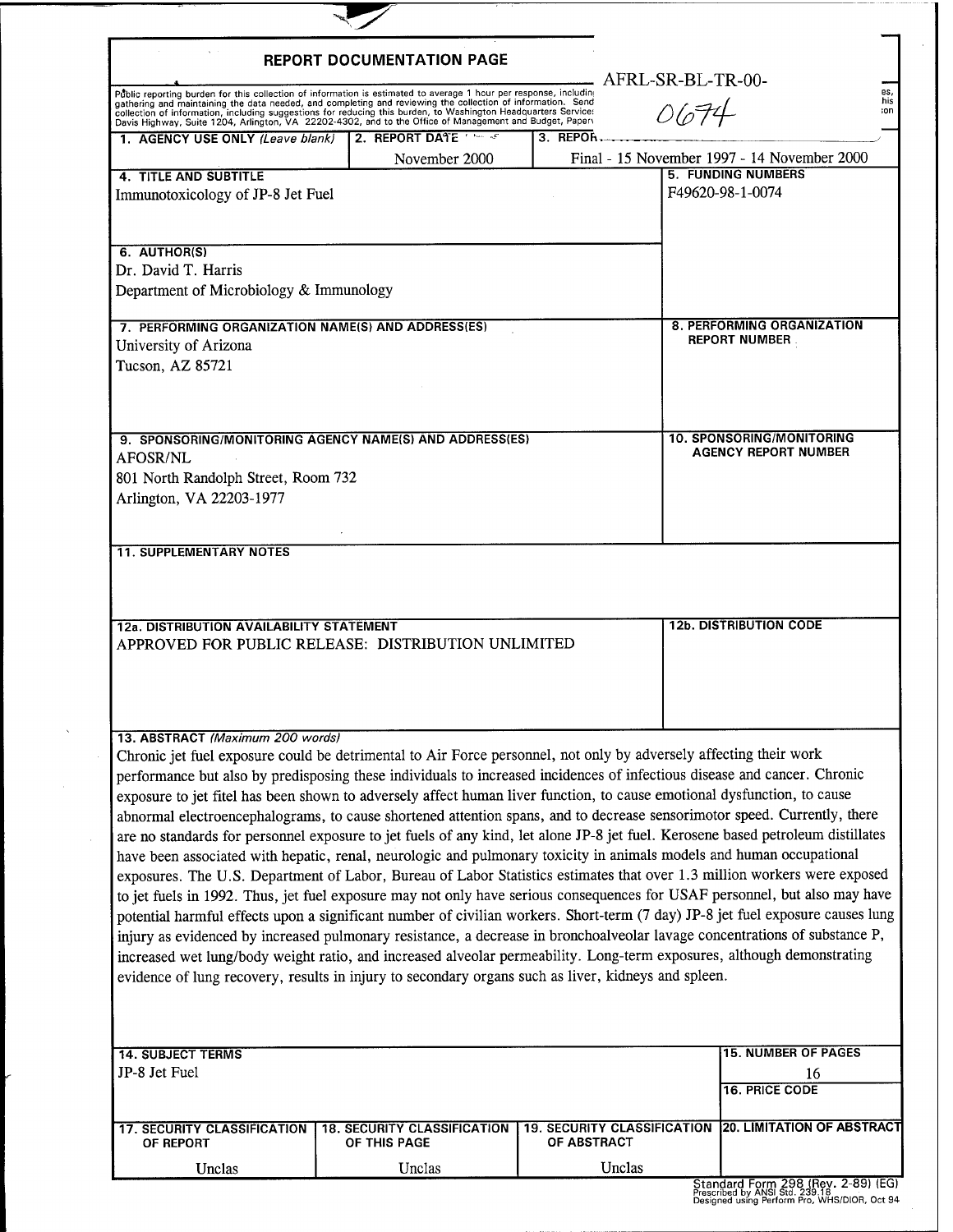#### ABSTRACT

Chronic jet fuel exposure could be detrimental to Air Force personnel, not only by adversely affecting their work performance but also by predisposing these individuals to increased incidences of infectious disease and cancer. Chronic exposure to jet fuel has been shown to adversely affect human liver function, to cause emotional dysfunction, to cause abnormal electroencephalograms, to cause shortened attention spans, and to decrease sensorimotor speed. Currently, there are no standards for personnel exposure to jet fuels of any kind, let alone JP-8 jet fuel. Kerosene based petroleum distillates have been associated with hepatic, renal, neurologic and pulmonary toxicity in animals models and human occupational exposures. The U.S. Department ofLabor, Bureau ofLabor Statistics estimates that over 1.3 million workers were exposed to jet fuels in 1992. Thus, jet fuel exposure may not only have serious consequences for USAF personnel, but also may have potential harmful effects upon a significant number of civilian workers. Short-term (7 day) JP-8 jet fuel exposure causes lung injury as evidenced by increased pulmonary resistance, a decrease in bronchoalveolar lavage concentrations of substance P, increased wet lung/body weight ratio, and increased alveolar permeability. Long-term exposures, although demonstrating evidence of lung recovery, results in injury to secondary organs such as liver, kidneys and spleen.

We have observed that short-term (7 days) exposure of C57BL6 mice to low concentrations (100-500 mg/m<sup>3</sup>) of JP-8 jet fuel results in profound and significant alterations on the immune system. Organ weights (spleen and thymus) and total cell numbers recovered from each of the major immune system organs (spleen, thymus, lymph nodes, bone marrow and peripheral blood) were significantly reduced. Flow cytometric analyses revealed that T cell populations were lost with significant increases in inflammatory and B cell populations in these organs. JP-8 exposure resulted in a significant depression ofimmune function (as measured by proliferative assays) of the residual cells which could not be overcome by the addition of exogenous immune response modifiers, and which may be indicative of a generalized inflammatory response. Mice exposed to a 7 day JP-8 jet fuel exposure exhibited an ability to recover from the immune alterations observed. Although immune organ weights recovered to normal levels within a week of cessation of exposure, up to one month was required to return immune organ cell numbers to baseline levels in the spleen and thymus. Cell numbers in the bone marrow, lymph nodes and peripheral blood recovered more quickly. Significantly, recovery of immune function was more profoundly affected, taking more than one month to recover to normal levels. Thus, short-term, low concentration exposures to JP-8 jet fuel resulted in long lasting immune alterations. Further, JP-8 exposure resulted in a loss of natural killer (NK) cell function, lymphokine activated killer (LAK) cell activity, and cytotoxic T lymphocyte (CTL) capacity. Additional analyses demonstrated that precursor cells for both cytotoxic and helper T cells had been affected by the exposures. Further, the detrimental effects of JP-8 exposure on the immune system are evidenced after only a few days of (1 hour/day) exposure. That is, one does not have to wait for 7 days of exposure to observe significant changes in the immune system. Experiments have elucidated the minimal exposure period to detect such changes in immune organs and immune function. These experiments revealed that the effects on the immune system could be observed with as little as 1 hour of JP-8 exposure. The damage to the immune system occurred rapidly and was cumulative in nature. Work has recently been completed demonstrating that JP-8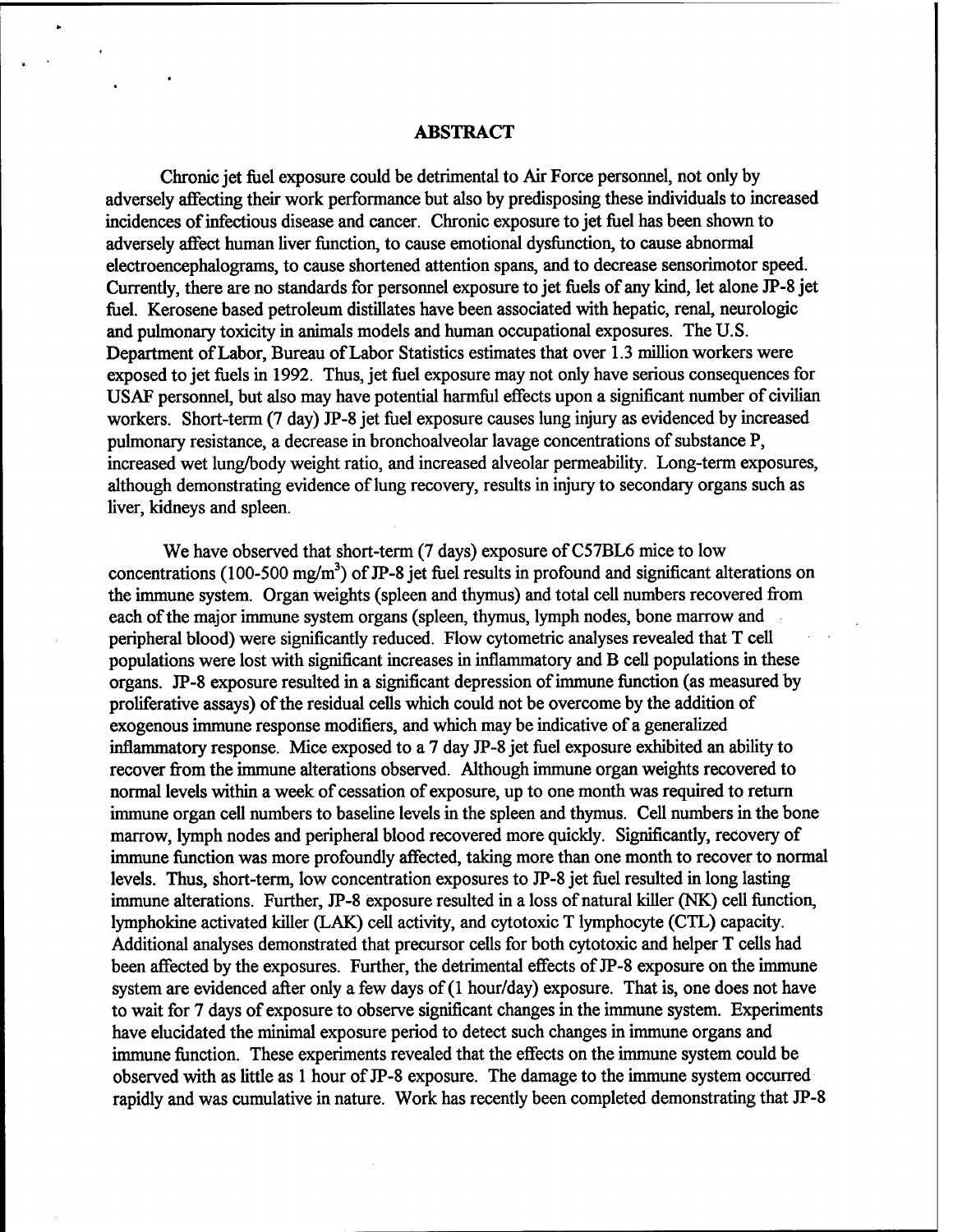exposure rapidly induces significant levels of  $IL-10$  and prostaglandin E2 secretion into the blood, which may help to explain the JP-8-induced immune dysfunction. We have also found that these immune effects were not restricted to JP-8 exposures but also could be found in animals exposed to JP8+100 and to Jet Al. These findings seem to indicate that it is the exposure to the jet fuel hydrocarbons itself that is toxic for the immune system, rather than exposure to any of the fuel additives. Finally, we have been collaborating extensively with Dr. Frank Witzmann (IUPUI), another AFOSR-funded investigator, to examine cellular changes induced byjet fuel exposure by proteomic mapping.

Interestingly, treatment of the mice with the neuropeptide substance P (1 uM, 15 minutes) immediately after JP-8 exposure was able to reverse many of the observed effects. That is, substance P administration was able to protect/reverse the effects of JP-8 jet fuel exposure on immune organ weights, immune organ numbers, and immune function. Confirmation of the role of substance P in this process was found in that administration of substance P inhibitors generally made the effects of JP-8 exposure even worse. We have now completed our studies of the mechanisms of substance P protection of the immune system from jet fuel exposure. We found that SP could be administered both prior to as well as after JP-8 exposure, but the time-frame for such treatments were quite limited. Studies are currently in progress to identify the active components/metabolites of substance P responsible for the protective effects.

Thus, exposure of individuals to JP-8 jet fuel induces significant immune dysfunction that may result in increased risk of infectious disease and cancer. However, it may be possible to reverse or prevent many of these effects through the administration of a common neuropeptide. It is absolutely critical to ascertain and understand the potential consequences of immune function alterations as it pertains to the short-term and long-term health and well-being of exposed personnel. The results obtained in these studies should have significant implications for the health, well-being and medical treatment of JP-8 exposed individuals.

Interestingly, treatment of the mice with the neuropeptide substance  $P(1 \text{ uM}, 15 \text{ minutes})$ immediately after JP-8 exposure was able to reverse many of the observed effects. That is, substance P administration was able to protect/reverse the effects of JP-8 jet fuel exposure on immune organ weights, immune organ numbers, and immune function. Confirmation of the role of substance P in this process was found in that administration of substance P inhibitors generally made the effects of JP-8 exposure even worse.

Two recent studies have also provided some interesting preliminary data. In the first study, exposure of mice to JP-8+100 jet fuel  $(1000 \text{ mg/m}^3)$  also induced immunotoxicological damage comparable to that observed with JP-8 jet fuel alone. In the second study, injection of mice with substance P 15 minutes prior to JP-8 exposure was as effective in preventing the immunotoxicological effects of JP-8 jet fuel as administering substance P after the JP-8 exposure period. Studies are currently underway to identify the active components/metabolites of substance P responsible for the protective effects.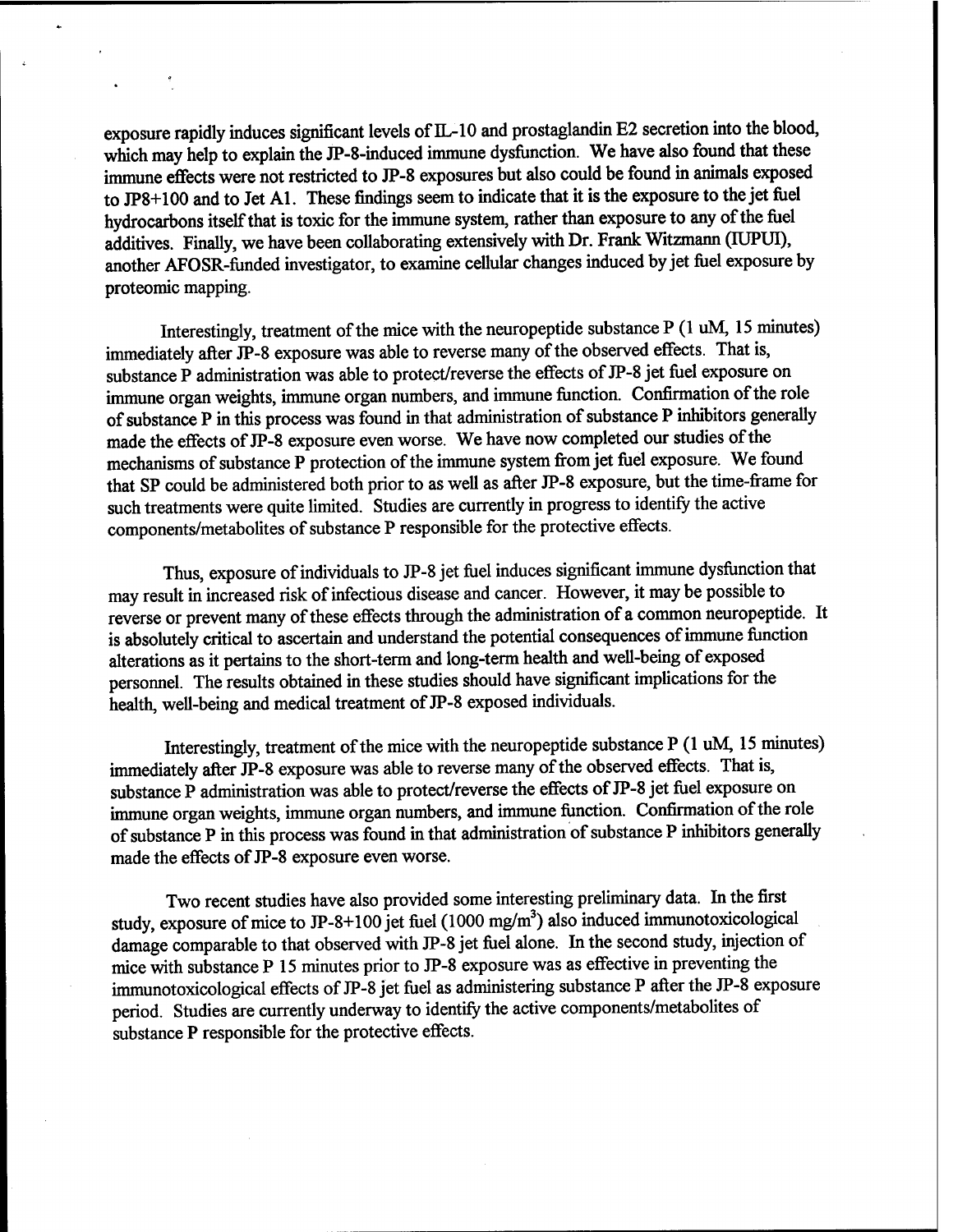Thus, exposure of individuals to JP-8 jet fuel may result in increased risk of infectious disease, cancer and autoimmune disease. However, it may be possible to reverse or prevent many ofthese effects through the administration of a common neuropeptide. It is absolutely critical to ascertain and understand the potential consequences of immune function alterations as it pertains to the short-term and long-term health and well-being of exposed personnel. The results obtained in these studies should have significant implications for the health, well-being and medical treatment of JP-8 exposed individuals.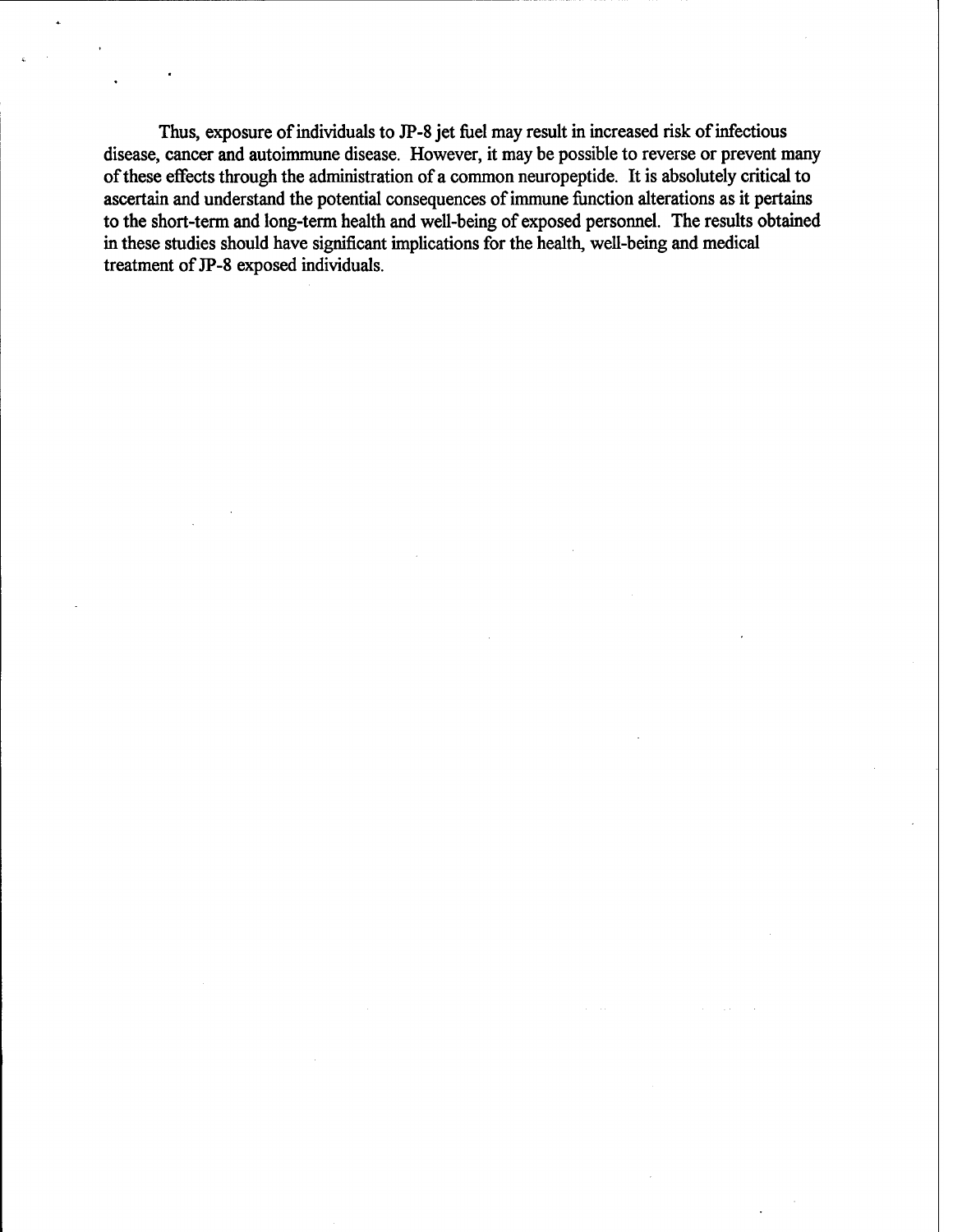#### **OBJECTIVES/STATEMENT OF WORK:**

The Specific Aims of the grant for Year 03 were as follows.

# **EXPERIMENTS PLANNED FOR YEAR 03.**

# **1. Effect of JP-8 Exposure on the Rat Immune System.**

After consultation with the AFOSR it was decided to delay this particular specific aim of the project. It was felt that at this time there was sufficient data available from different animal species to identify JP-8 jet fuel as a significant toxicological agent.

# **2. Effect of De-icer Administration on the Immune System.**

After consultation with the AFOSR this particular topic of the project was eliminated to pursue the other topics discussed above.

#### **3. Effect of JP-8 Exposure on the Human Immune System.**

During the third year of the grant we have only just initiated this specific aim. This work is to be performed in collaboration with Dr. Terrence Risby (Johns Hopkins University). However, Dr. Risby has just now begun this work, and it is our understanding that the site of this work has been changed (from Dover Air Force Base to Montana National Guard Air Base) and will hopefully begin during the final months of year 03 of the project, and will be continued if the grant application is renewed.

As the above portions of the project were delayed or changed, the other work described above was initiated and completed after consultation with the AFOSR.

# **4. Completion of Proteomics Study with F. Witzmann.**

This portion of the project has been successfully completed. We have sent Dr. Witzmann immune organs and tissues (thymus, spleen, blood, bone marrow and lymph nodes) from animals exposed to varying concentrations of JP-8 jet fuel (250-2500 mg/m3) for varying periods of time (1 h/d for <sup>1</sup> to 7 days, and 2-4 h/d for <sup>1</sup> to 4 days). Dr. Witzmann is in the process of analyzing the data obtained from these experiments (see Dr. Witzmann's progress report for details). If necessary, we will also send Dr. Witzmann isolated, specific lymphocyte subpopulations from the organs of exposed animals for his analyses.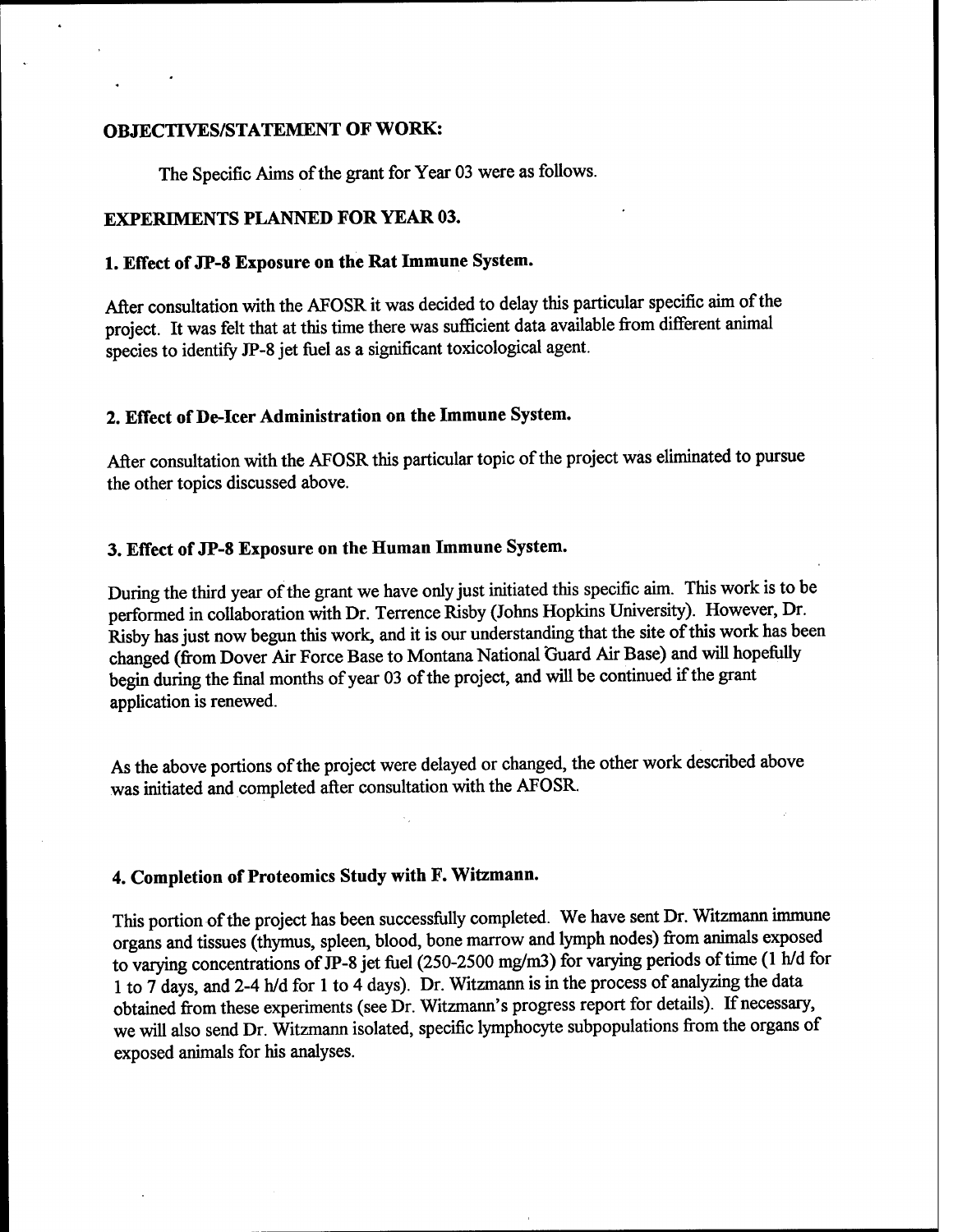#### **5. Completion ofIL-10 Measurements Study.**

This portion of the project has been successfully completed. Furthermore, we were also able to obtain measurements of prostaglandin E2 levels from exposed animals. Please see above for details. A manuscript is now in preparation.

#### **6. Analysis of JP-8 Exposures in Humans in Cold Weather Locations (Alaska)**

This project will be conducted in collaboration with Dr. Mark Witten and with the Navy. This project was initially delayed due to funding delays from the AFOSR. However, monies have now been obtained and this project will be performed in November 2000 in Anchorage, Alaska.

#### **7. Completion ofAnalysis ofthe Effects of Substance P on JP-8-Induced Immunotoxicity.**

This project has been completed and a manuscript submitted for publication. The parameters of SP administration to effect protection from and/or reversal of JP-8 effects on the immune system has been determined.

#### **8. Analysis of Jet Fuel Source on Immunotoxicity.**

This project has been completed and a manuscript submitted for publication. We have found that JP-8, JP-8+100 and Jet Al all induce similar immunotoxicity in exposed individuals. These findings indicate that both military and civilian workers may be at similar occupational risk in terms of their health effects.

#### **9. Kinetics of JP-8-Induced Immunotoxicity.**

This project has been completed and a manuscript submitted for publication. We have found that the detrimental effects of JP-8 exposure on the immune system begin immediately upon exposure and are cumulative over the course of the exposure period. Thus, there appears to be no safe exposure period for exposed workers.

#### **STATUS OF EFFORT:**

We have continued our investigation of the immunotoxicological effects of exposure to JP-8 jet fuel, making use of murine animal models. Our experiments have revealed that the immune system may be one of the most sensitive indicators of toxicological effects in the exposed individual. Short-term, low-concentration JP-8 exposure resulted in a profound and significant alterations in many immune parameters measured (immune organ weights, immune cell numbers, mitogenic responses, CTL, NK and LAK effector cell mechanisms, and helper and cytotoxic T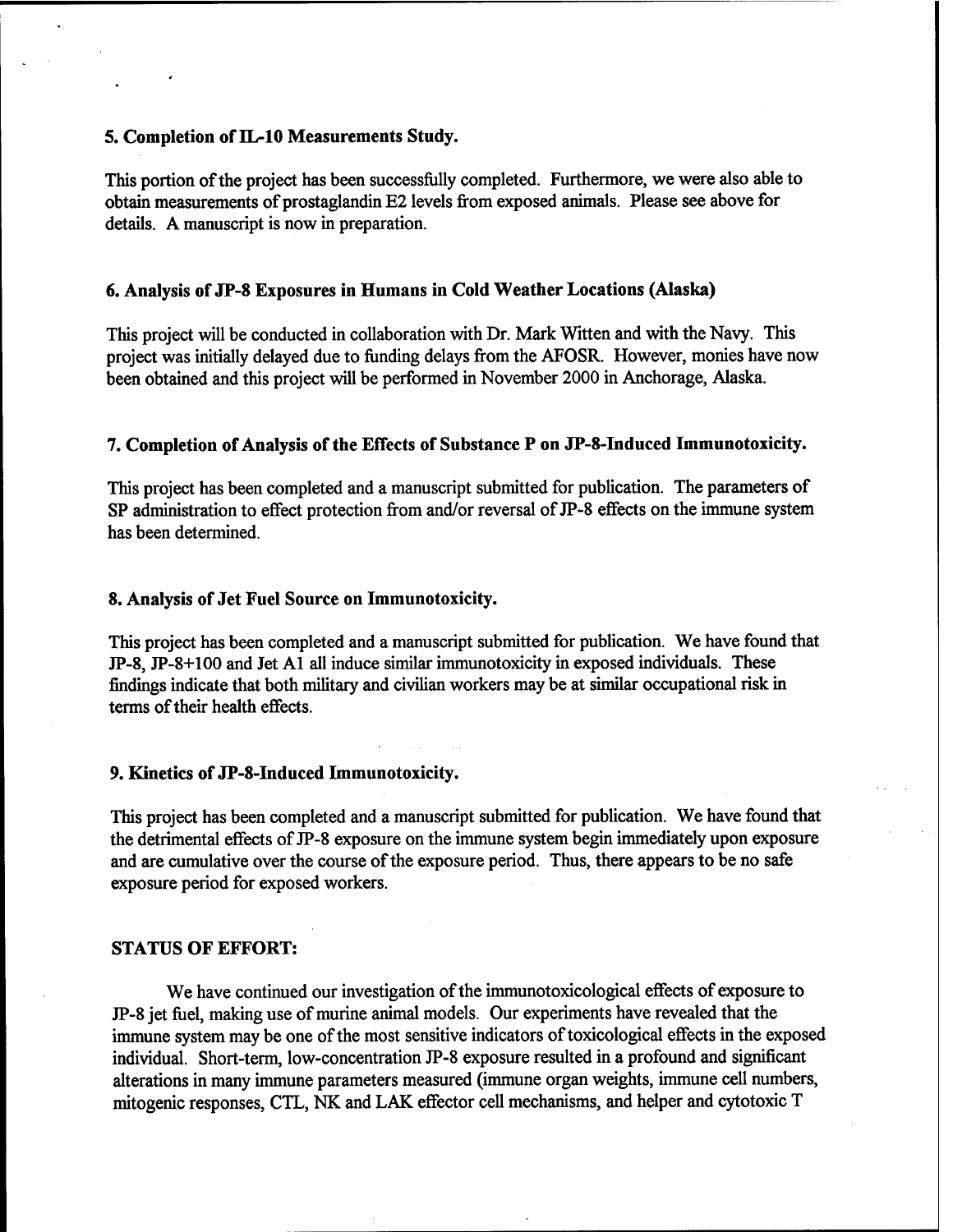cell precursors) that occur as early as two days after exposure. We also have defined the parameters of the protective effects of substance P administration on JP-8-induced immunotoxicity. Finally, we have completed our investigations into the immunotoxicological effects of other jet fuel sources.

The work from this grant has resulted in several manuscripts being published and submitted for publication, as well as the granting of several patent applications (please see below). Our collaboration with Dr. Mark Witten (also at the University of Arizona and also funded by the AFOSR) continues to operate smoothly, maximizing experimental outcomes while minimizing animal use.

The results from this grant has aided us in understanding the actions of substance P on protection of the immune system from the immunotoxicological effects of JP-8 jet fuel exposure, as well as providing us with an insight into the potential effects of JP-8 and other jet fuel sources on clinical disease manifestations.

#### ACCOMPLISHMENTS/NEW FINDINGS:

During the three years of experimentation we have examined the immunotoxicological effects of JP-8 jet fuel exposure. Inbred C57BL6 mice were exposed to varying concentrations (either 500, 1000 or 2500 mg/m<sup>3</sup>) of aerosolized JP-8 jet fuel for a period of 7 days with an exposure period of <sup>1</sup> hour per day. Animal exposure was performed via nose-only presentation while the animals were held in individual subject loading tubes. The tubes were nose cone fitted to receiving adapters that originated from a common anodized aluminum exposure chamber. Nose only exposure was utilized to minimize ingestion of jet fuel during self grooming. Animals were rotated on a daily basis through the 12 adapter positions on the exposure chamber. This rotation was done to minimize proximity to the jet fuel source as a variable in exposure concentration or composition. Exposure concentration was determined by a seven stage cascade impactor, and was measured after each exposure. 24 hours after the last exposure the animals were sacrificed and examined for changes in immune system composition and function. The major immune system organ systems (i.e., spleen, thymus, lymph nodes, blood and bone marrow) were recovered and examined for changes in organ weight, total cell numbers, immune cell components (by differential histochemical staining), and lymphocyte subpopulations by flow cytometric analyses. Assays were also performed to assess any changes in immune function in these organs. In some experiments the animals were administered an aerosolized concentration of the neuropeptide substance P (SP, <sup>1</sup> uM) either before or after JP-8 exposure in an effort to protect from or reverse the effects of JP-8 exposure. As controls, other animals were exposed only to air plus/minus SP (i.e., no JP-8 exposure). These studies have resulted in four published manuscripts, three manuscripts submitted for publication, and six abstracts.

The following significant observations were obtained during this period of work on these grant projects. The findings from these studies are summarized as follows.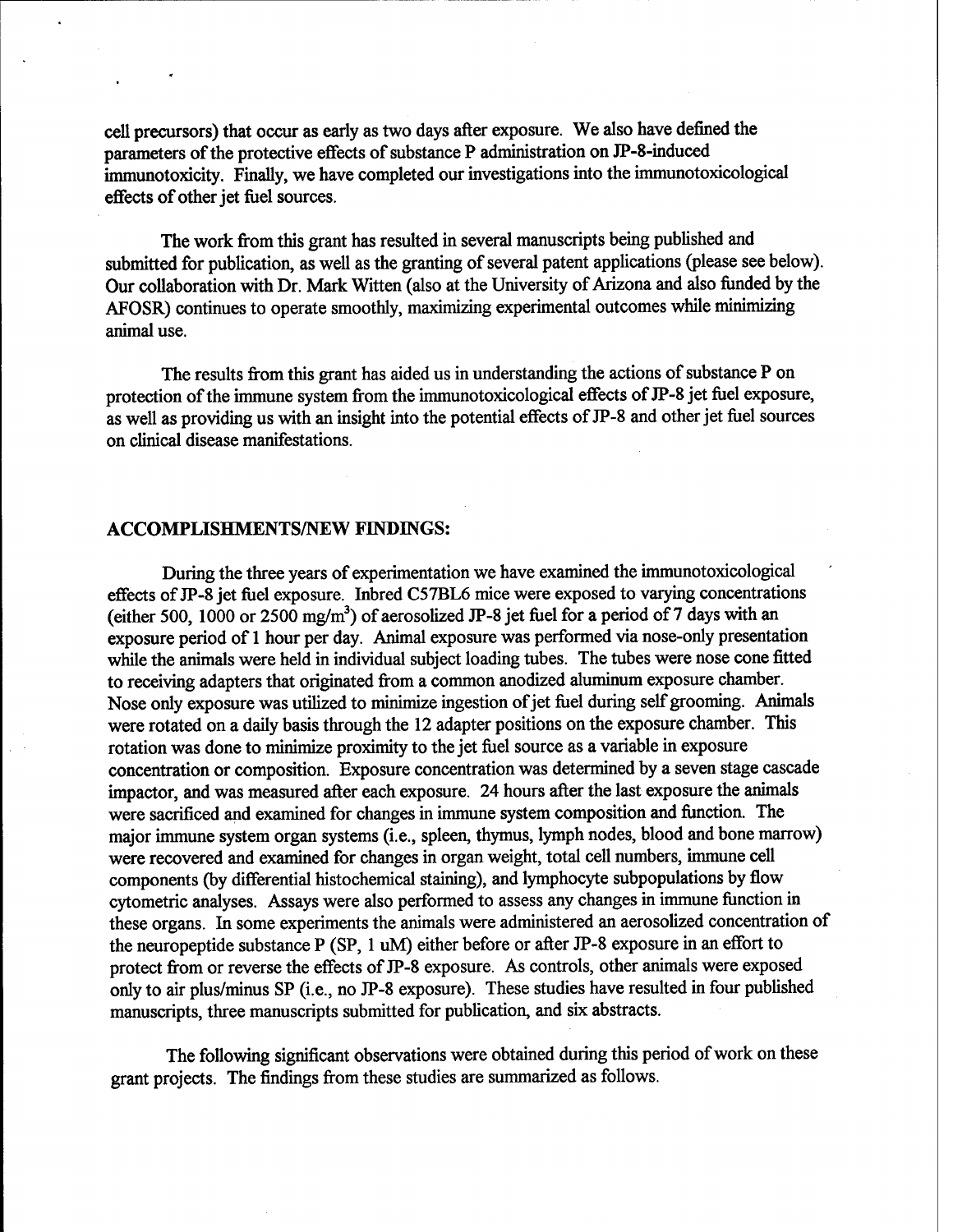# **Manuscript #1 (Harris et al, Immunotoxicological Effects of JP-8 Jet Fuel Exposure, Toxicology & Industrial Health 13(1):43,1997).**

- 1. **JP-8** exposure results in significant depression in immune organ wet weights (spleen and thymus).
- 2. JP-8 exposure results in significant losses of immune organ cell numbers (spleen, thymus, lymph nodes, peripheral blood and bone marrow).
- 3. JP-8 exposure causes a significant loss ofimmune function, as assessed by mitogenic responses, which cannot be overcome by exogenous growth factors.
- 4. JP-8 exposure has significant effects on the immune system at concentration exposures as low as  $100 \text{ mg/m}^3$  (thymus only).
- 5. The effects of JP-8 on the immune system are concentration-dependent. The majority of the effects of JP-8 exposure on the immune system are observed to begin at concentration exposures between 250-500 mg/m<sup>3</sup>. Concentration exposures of 2500 mg/m<sup>3</sup> are generally thought to be directly toxic to the immune system.
- 6. No significant differences were observed in immune system effects based on gender of the exposed mice (i.e., male and female animals demonstrated comparable effects).
- 7. No significant differences were observed in immune system effects using either normal C57B1/6 mice or enzyme-deficient congenic mice (deficient in two enzymes thought to be involved in hydrocarbon metabolism), indicating that the effects on the immune system were so severe that loss of these putatively important protective enzyme pathways was not relevant.

# **Manuscript #2 (Harris et al, Short-Term Exposure to JP-8 Jet Fuel Results in Longterm Immunotoxicity, Toxicology & Industrial Health 13(5), 559-570,1997).**

- 8. Short-term exposures to JP-8 jet fuel results in depressions in wet weights of spleen and thymus which recover within <sup>1</sup> week, although some overcompensation occurs in the thymus.
- 9. Short-term exposure to JP-8 jet fuel results in significant losses of immune cells from the spleen which takes up to <sup>1</sup> month to recover to normal. Cell losses from the thymus however, recover more quickly.
- 10. Short-term exposure to JP-8 jet fuel does not appear to have any significant long-term effects on immune cell numbers isolated from lymph nodes, peripheral blood or bone marrow.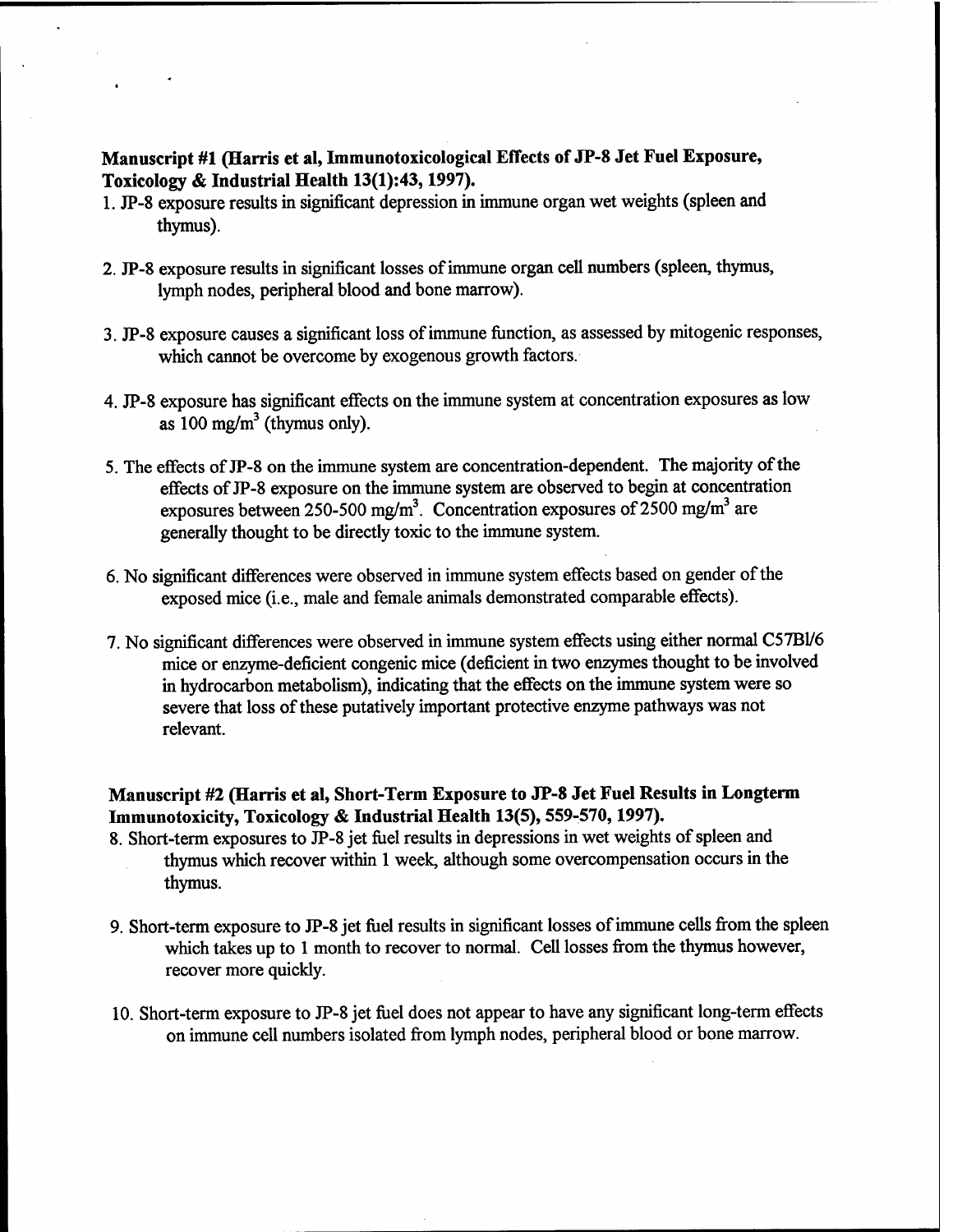- 11. Short-term exposure to JP-8 jet fuel has significant and long-lasting effects on immune function. The higher the exposure concentration, the longer it takes for the immune system to recover (4 weeks or longer).
- 12. Immune system effects due to short-term (7 day) exposures are reversible (although not completely) after 3-4 weeks, indicating that even short-term, low concentration exposures have long-lasting effects on the immune system.

# **Manuscript #3 (Harris et al, Protection from JP-8 Jet Fuel Induced Immunotoxicity by Administration of Aerosolized Substance P, Toxicology & Industrial Health 13(5), 571-588, 1997).**

- 13. The effects of JP-8 exposure on the immune system can be reversed/prevented by administration of substance P (1 uM, 15 minutes) immediately after the jet fuel exposure.
- 14. Concentrations of substance P as low as 1 nM have significant protective effects against JP-8 induced immune system effects.
- 15. The effects of JP-8 exposure on the immune system are made worse by administration of substance P inhibitors.

# **Manuscript #4 (Harris et al, EiTects of Short-Term JP-8 Jet Fuel Exposure on Cell-Mediated Immunity, Toxicology & Industrial Health 16:78-84,2000)**

- 16. JP-8 exposure results in the complete loss of natural killer (NK) cell function, which is longlasting and results in the inability to give rise to lymphokine-activated killer (LAK) cell activity.
- 17. JP-8 exposure results in the complete loss of cytotoxic T lymphocyte (CTL) function.
- 18. JP-8 exposure results in the significant suppression of the ability of precursor T cells to give rise to lymphokine producing T cells (i.e., helper T cells).
- 19. JP-8 exposure results in the significant suppression of the ability of precursor T cells to give rise to cytotoxic T cells (i.e., CTL).

# **Manuscript #5, accepted for publication (Harris et al, Jet Fuel-Induced Immunotoxicity;**

# **Toxiclogy & Industrial Health)**

20. Exposure of mice to JP-8+100 jet fuel is just as detrimental as exposure to standard JP-8 jet

fuel in terms of its effects on the immune system.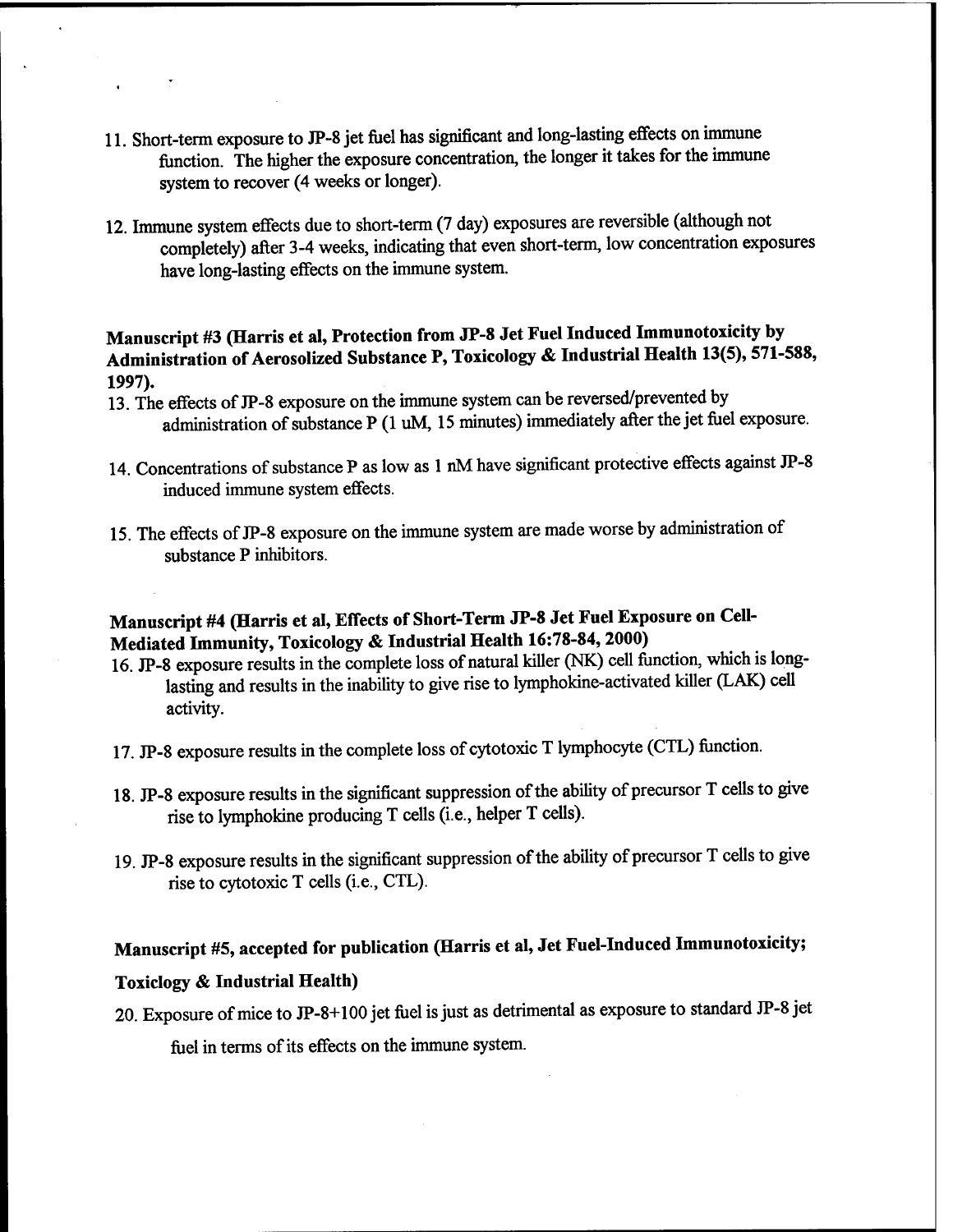21. Exposure of mice to Jet A-1 jet fuel is just as detrimental as exposure to standard JP-8 jet fuel in terms of its effects on the immune system.

# **Manuscript #6, accepted for publication (Harris et al, Substance P as Prophylaxis for JP-8-Induced Immunotoxicity; Toxicology & Industrial Health)**

- 22. Exposure of mice to aerosolized substance P 15 minutes prior to JP-8 jet fuel exposure protects the immune system from the detrimental effects of JP-8 jet fuel exposure, as does administration 15 minutes post-exposure. However, a <sup>1</sup> or 6 hour pre-exposure treatment is not effective.
- 23. Exposure ofmice to aerosolized substance P <sup>1</sup> or 6 hours post-exposure to JP-8 is almost as effective as exposure to substance P 15 minutes post-JP-8 exposure.

# **Manuscript #7, submitted for publication (Harris et al, JP-8 Jet Fuel Immunotoxicity Occurs Rapidly and is Cumulative; Toxicology & Industrial Health)**

- 24. Exposure ofmice to JP-8 for <sup>1</sup> hour/day initiates a cascade of cumulative effects on the immune system, with toxicological results evident as soon as <sup>1</sup> hour post-exposure.
- 25. There is a cumulative loss of spleen (maximal by day 5) and thymus (maximal by day 4) organ weights due to JP-8 exposure.
- 26. There is a cumulative loss of immune function due to JP-8 exposure, which is maximal by day 4 of exposure.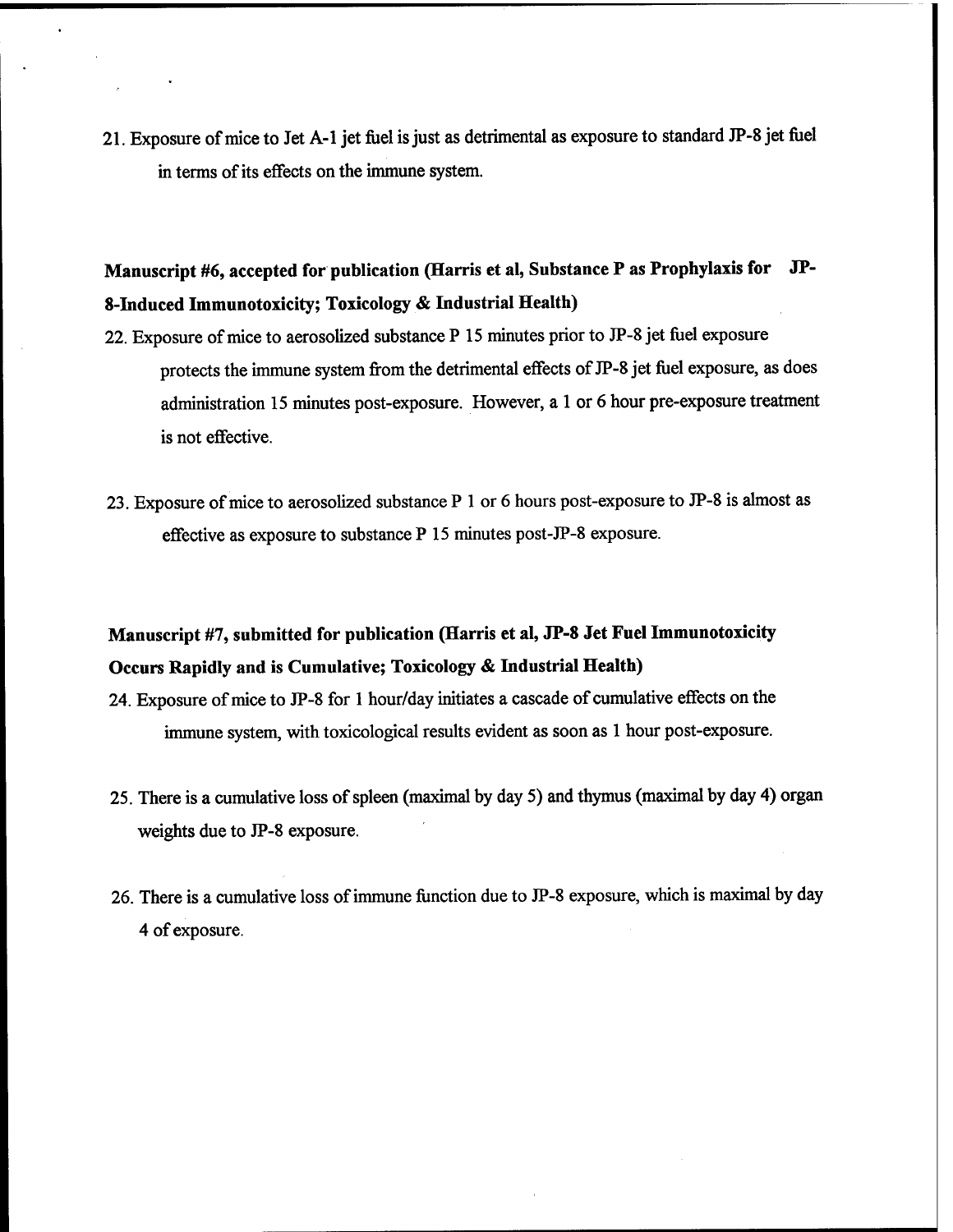**Manuscript #8, submitted for publication (Harris et al, JP-8 Exposure Rapidly Induces High Levels of IL-10 Secretion and Is Correlated With Loss of Immune Function; Toxicology & Industrial Health)**

27. JP-8 exposure rapidly induces a persistently high level of serum  $IL-10$  at exposure concentrations from 500-2500 mg/m<sup>3</sup>.

28. IL 10 levels peak at 2h post-JP-8 exposure and then stabilize at significantly elevated serum levels.

29. Elevated  $IL$  10 levels may at least partially explain the effects of JP-8 exposure on immune function.

30. Elevated IL 10 levels however, cannot explain all of the effects due to JP-8 exposure (e.g., decreased organ weights and decreased viable immune cells).

From the experiments that have been performed to date it appears that the immune system is a sensitive indicator of toxicological damage incurred by the individual due to JP-8 jet fuel exposure, as well as exposure to other sources of jet fuel. The results summarized above have indicated that exposure to JP-8 (and other sources of) jet fuel, even at low concentrations and even for short periods of time, has significant and profound effects on the immune system. JP-8 should be considered a significant immunotoxicant. It would be expected that such immune system changes in immunocompetence that have been observed after JP-8 exposure would have significant effects on the exposed individual's health and may adversely affect his/her susceptibility to infectious disease, as well as possibly the development and/or progression of cancer.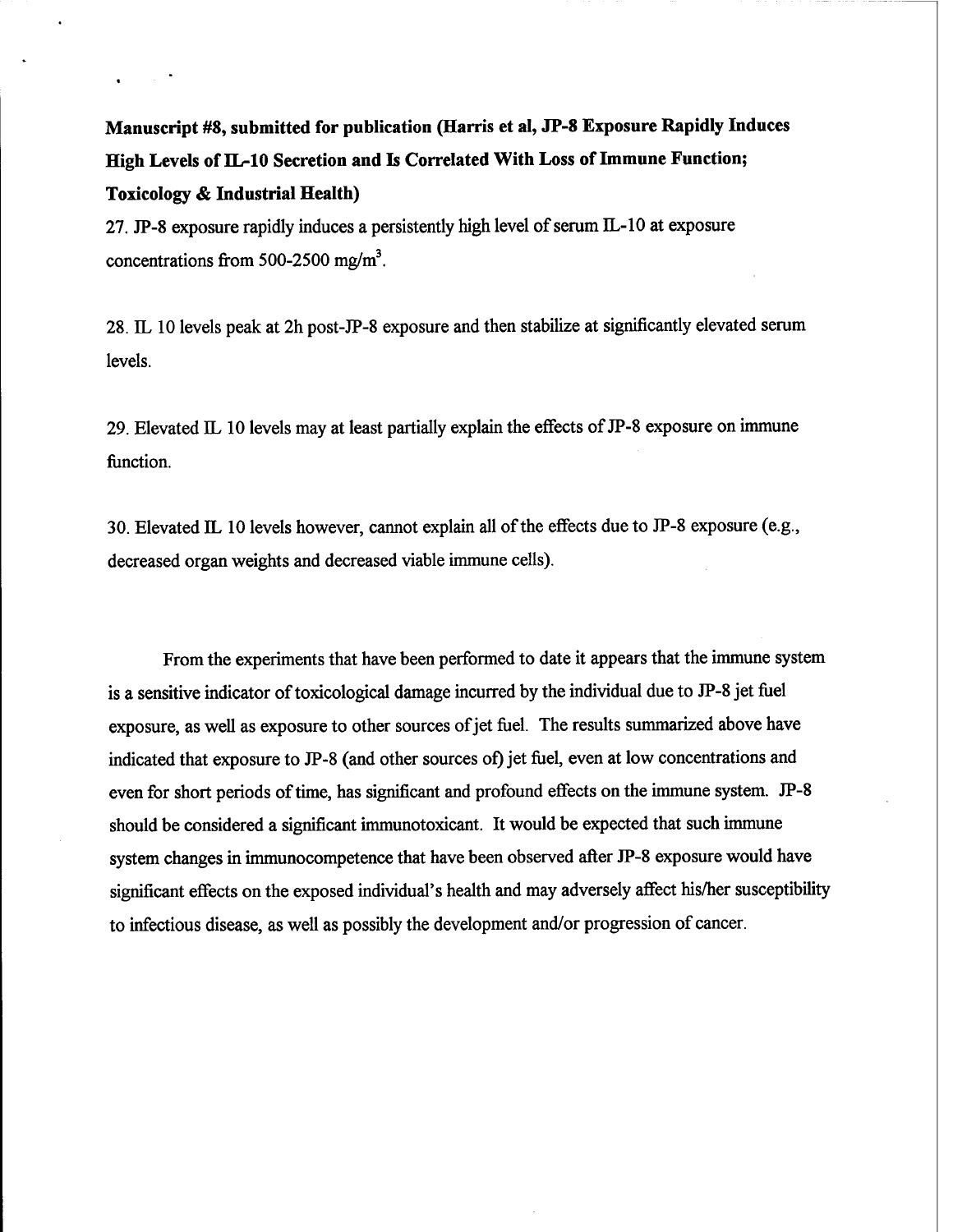# OVERALL CONCLUSIONS

#### **Short-Term Effects of JP-8 Exposure**

- 1. A single 1h, 1000 mg/m<sup>3</sup> JP-8 exposure results in immediate immune effects detectable within hours after jet fuel exposure.
- 2. Significant weight loss is observed in the spleen at lh post-exposure and in the thymus at 4h post-exposure.
- 3. Immediate effects on the recovery (i.e., loss) of viable immune cells are observed.
	- A. Spleen : occurs by lh, which does not recover by 24h.
	- B. Thymus : occurs by lh, which recovers to 85% by 24h
	- C. Bone Marrow : occurs by lh, which overcompensates and recovers to 100% by 24h.
	- D. Blood : occurs by lh, exhibits greatest decrease but recovers to 80% by 24h.
- 4. There is an immediate loss of immune function that does not change or recover over the next 24h post-exposure.

#### **Cumulative Effects of JP-8 Exposure**

- 1. A 1h/day, 1000 mg/m<sup>3</sup> JP-8 exposure results in cumulative immune effects detectable over the next several days after jet fuel exposure.
- 2. There is a cumulative loss of spleen (maximal by day 5) and thymus (maximal by day 4) organ weights due to JP-8 exposure.
- 3. There is a cumulative loss of viable immune cells due to JP-8 exposure.
	- A. Spleen : maximal by day 4
	- B. Thymus : maximal by day 5
	- C. Bone Marrow : maximal by day 6-7
	- D. Blood : maximal by day 6-7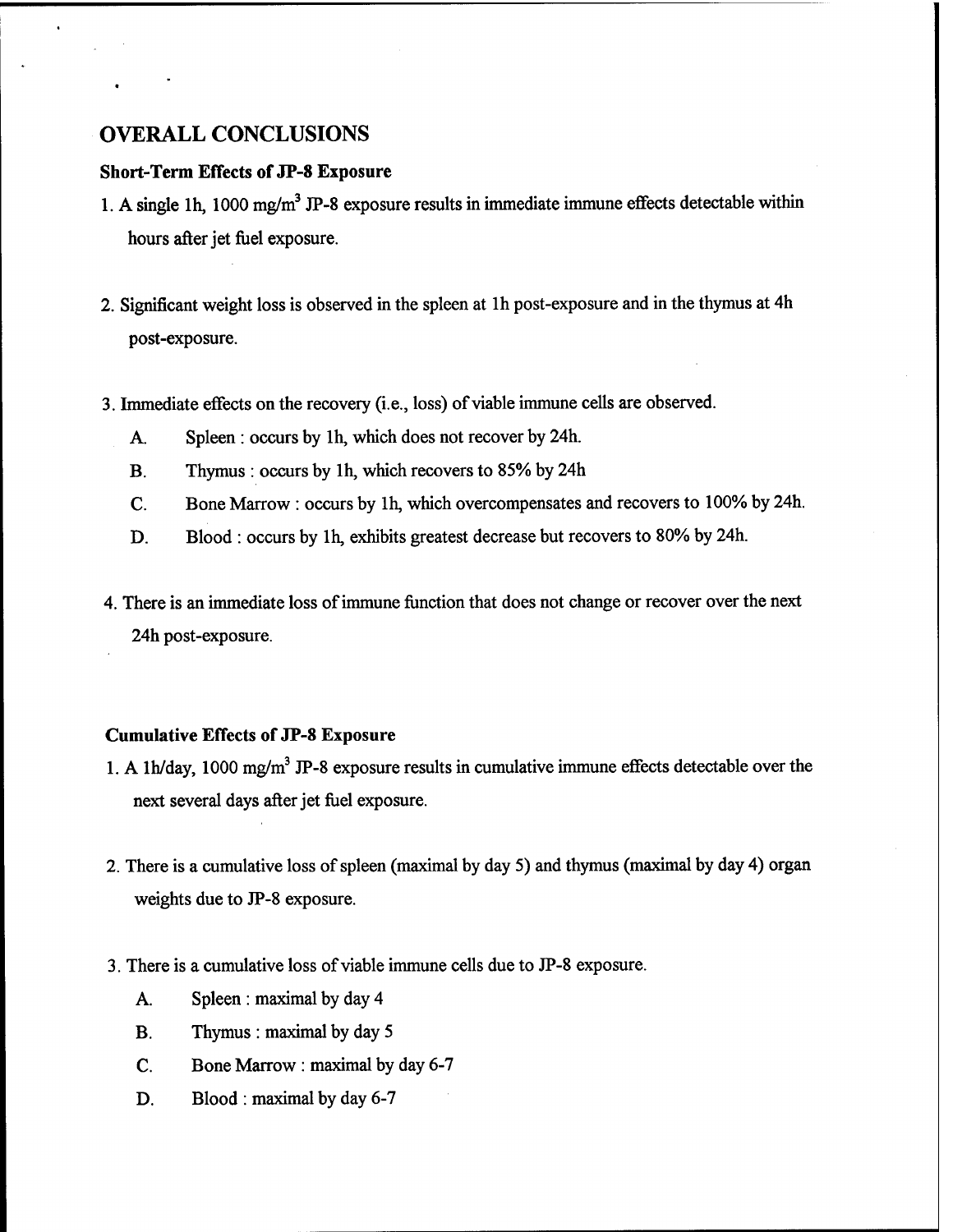4. There is a cumulative loss of immune function due to JP-8 exposure, which is maximal by day 4 of exposure.

#### **PERSONNEL SUPPORTED:**

David T. Harris, Ph.D. Thomas Tsang, Ph.D. Farha Vasanwala, BS Debbie Sakiestewa, BS Dominic Titone

Principle Investigator Senior Research Scientist Doctoral Graduate Student (has now graduated) Senior Research Technician Howard Hughes Honors Undergraduate Student (has now graduated)

#### **PUBLICATIONS:**

The following publications either have been published or have been submitted for publication. Abstracts from scientific conferences that have been published are also available upon request.

Harris et al, Immunotoxicological Effects of JP-8 Jet Fuel Exposure, Toxicology & Industrial Health 13(1):43, 1997.

Harris et al, Short-Term Exposure to JP-8 Jet Fuel Results in Longterm Immunotoxicity, Toxicology & Industrial Health 13(5), 559-570,1997.

Harris et al, Protection from JP-8 Jet Fuel Induced Immunotoxicity by Administration of Aerosolized Substance P, Toxicology & Industrial Health 13(5), 571-588, 1997.

Harris et al, Effects of Short-Term JP-8 Jet Fuel Exposure on Cell-Mediated Immunity, Toxicology & Industrial Health 16:78-84, 2000.

Harris et al, Jet Fuel-Induced Immunotoxicity; Toxiclogy & Industrial Health, accepted for publication, 2000.

Harris et al, Substance P as Prophylaxis for JP-8-Induced Immunotoxicity; Toxicology & Industrial Health, accepted for publication, 2000.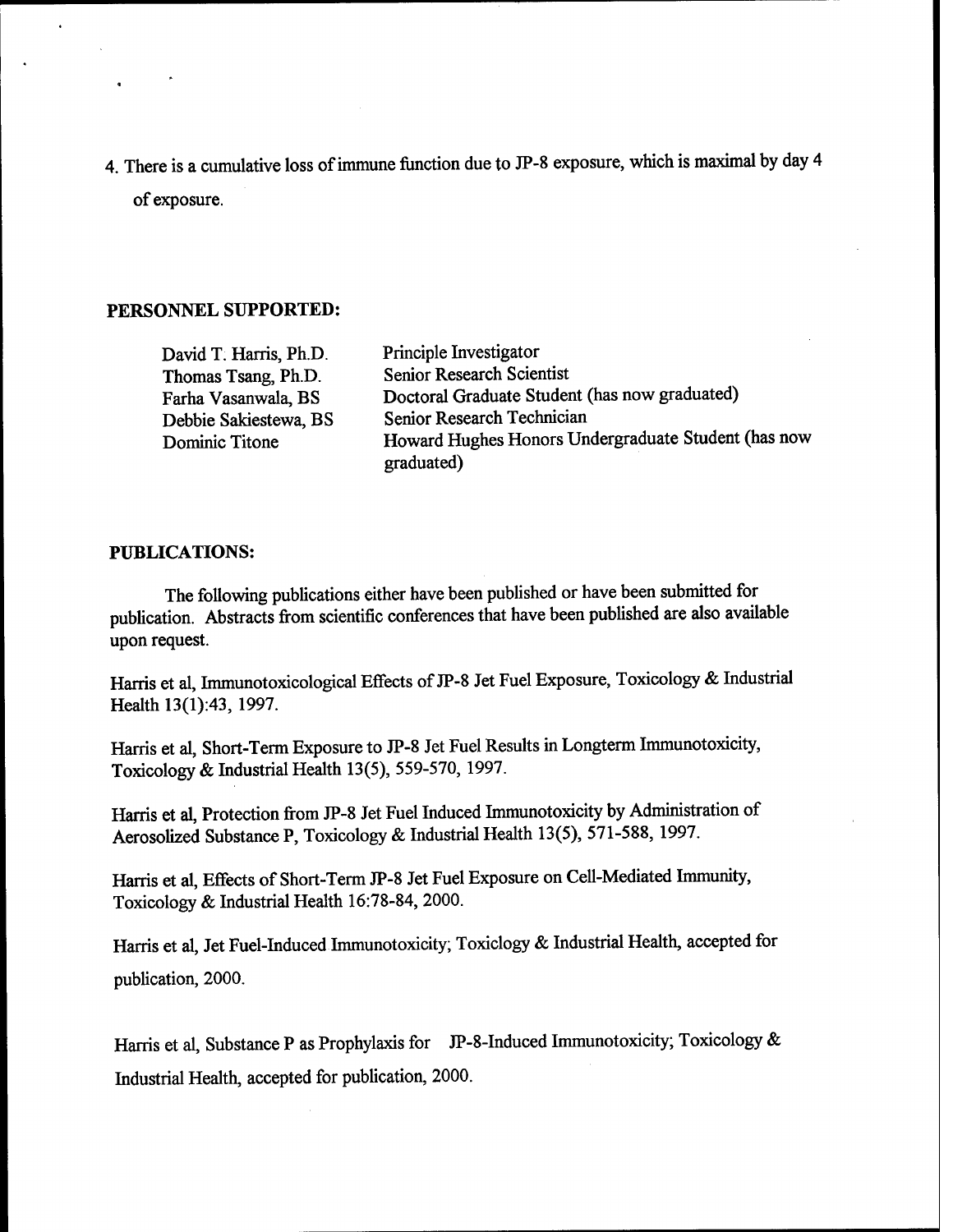Harris et al, JP-8 Jet Fuel Immunotoxicity Occurs Rapidly and is Cumulative; Toxicology & Industrial Health, submitted for publication.

Harris et al, JP-8 Exposure Rapidly Induces High Levels of IL-10 Secretion and Is Correlated With Loss of Immune Function; Toxicology  $&$  Industrial Health, submitted for publication.

#### **INTERACTIONS/TRANSITIONS:**

#### **1. Meetings, Conferences, Seminars**

AFOSR Toxicology Conference in Dayton, OH, December 1997 AFOSR JP-8 Meeting at The University of Arizona, Tucson, AZ; May 1998 AFOSR Toxicology Conference in San Antonio, TX; April 1998 AFOSR JP-8 Meeting at The University of Arizona, Tucson, AZ, December 1998. AFOSR JP-8 Jet Fuel Toxicology Workshop, Tucson, AZ, 11-12 January 2000

### **2. Consultants**

Cord Blood Registry, Inc. NanoTek, Inc. Medical Advisory Board, Canadian J. Clin. Med-Medical Scope Monthly ChiefImmunologist and Director, Odyssey Corporation Teltech, Inc. Ageria Corporation

### **3. Transitions**

None to date. However, the Air Force has shown considerable interest (i.e., Wright Patterson Labs) with regard to the potential effects of JP-8 exposure on human personnel, as well as the actions of substance  $P$  in protecting from any immunotoxicological effects.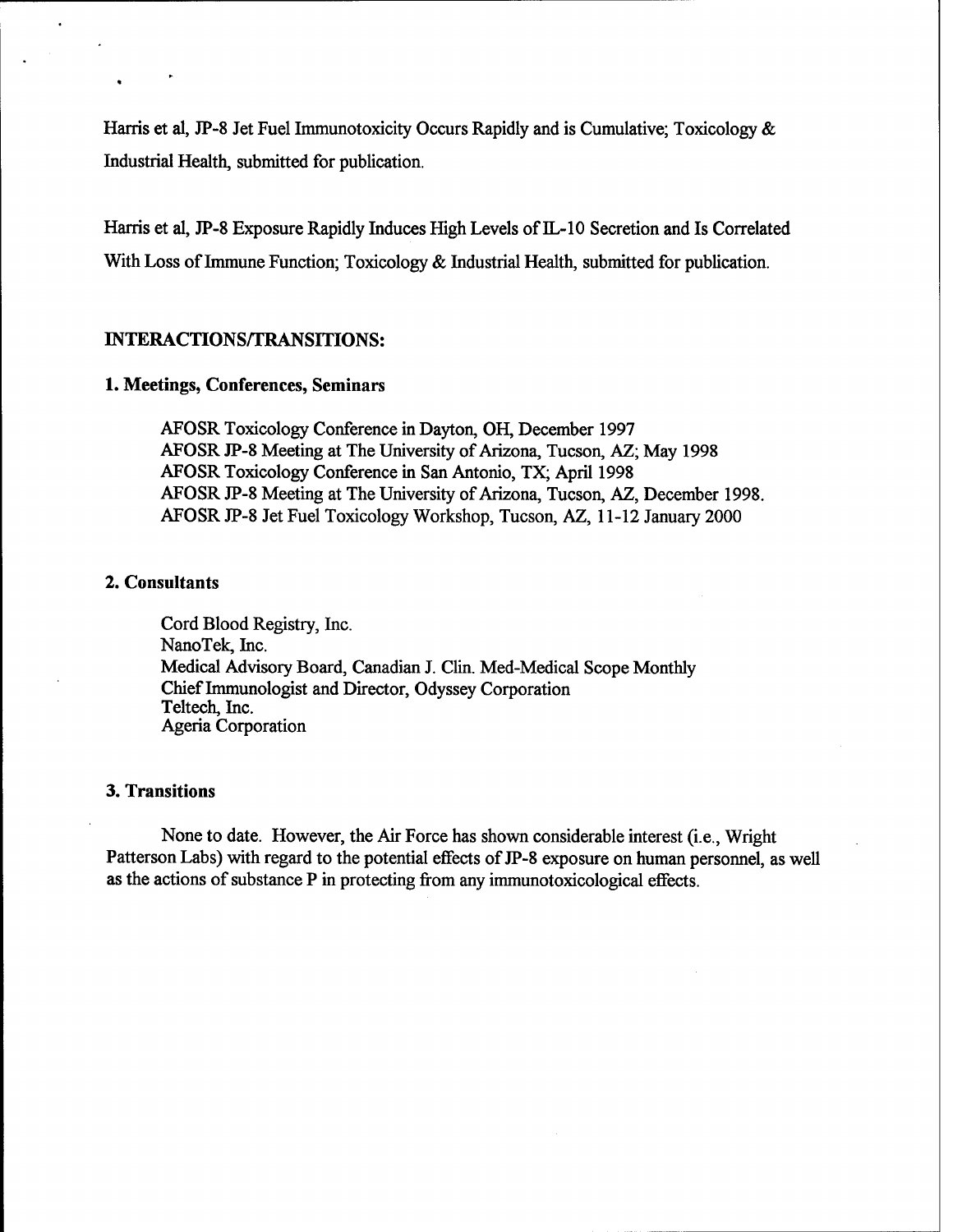#### **PATENTS/INVENTIONS:**

The following patents originated from work performed on our Air Force Office of Scientific Research sponsored grant entitled, "Immunotoxicology of Exposure to JP-8 Jet Fuel". The patents, as well as our grant work, have been performed in conjunction with Dr. Mark Witten (Dept. of Pediatrics, University of Arizona). Because of the laws involving public disclosure during the patent process, we have been slightly delayed in some of our publications related to substance P. However, as we are now in discussions with several pharmaceutical companies regarding this discovery, this issue should be shortly resolved. This discovery may have significant clinical benefits in terms of boosting the immune systems of individuals that are immunocompromised (e.g., AIDS patients, cancer patients, aged individuals, etc.), as well as been ofbenefit to those exposed to environmental toxicants (e.g., hydrocarbons, cigarette smoke, etc.). Further, we are now in discussions with another pharmaceutical company with regard to licensing for effects on cognitive functions.

Substance P Treatment for Immunostimulation-Cancer Therapy, 1999, #5,945,508 Substance P Treatment for Immunostimulation-Immunomodulation, 1999, #5,998,376

#### **HONORS/AWARDS:**

| 1999-2000 | Elected to "Who's Who in Medicine and Healthcare" |
|-----------|---------------------------------------------------|
| 1999      | Elected to "Who's Who in America"                 |
| 1999      | Elected to "Who's Who in the West"                |
| 2000-2001 | Elected to "Who's Who in the West"                |
| 2000      | Elected to "Who's Who in America"                 |
| 2000      | Elected to "Who's Who in the World"               |
| 2000-2001 | Elected to "Who's Who in Medicine and Healthcare" |
| 2001      | Elected to "Who's Who in America                  |